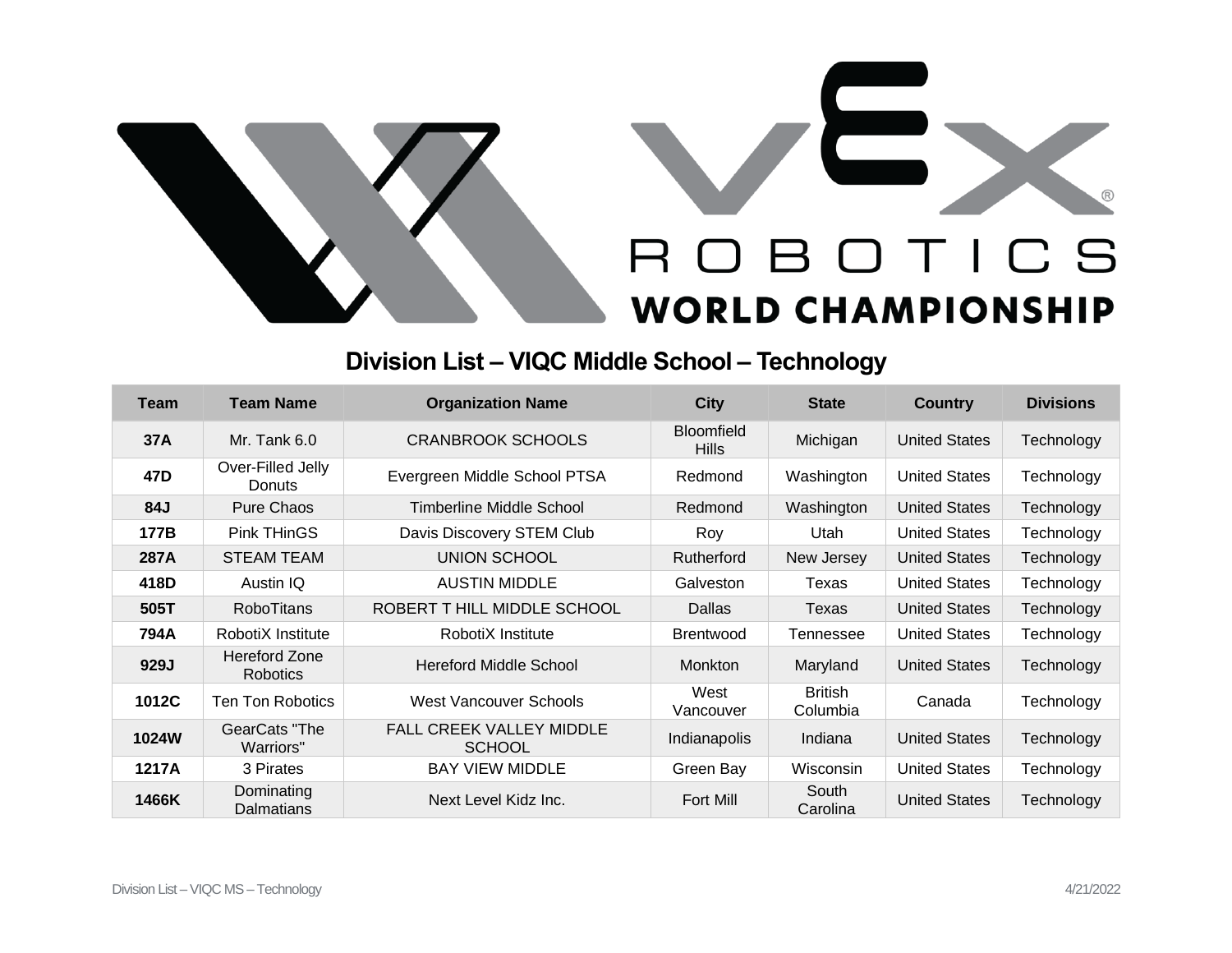| <b>Team</b> | <b>Team Name</b>                    | <b>Organization Name</b>                                                | <b>City</b>             | <b>State</b>            | <b>Country</b>       | <b>Divisions</b> |
|-------------|-------------------------------------|-------------------------------------------------------------------------|-------------------------|-------------------------|----------------------|------------------|
| 1715Y       | RoboHiller -<br><b>RoboChickens</b> | <b>Hopkinton Middle School</b>                                          | Hopkinton               | Massachusett<br>S       | <b>United States</b> | Technology       |
| 1916D       | HMS 4 - Goal<br><b>Diggers</b>      | <b>Hutto Middle School</b>                                              | <b>HUTTO</b>            | <b>Texas</b>            | <b>United States</b> | Technology       |
| 2028C       | Apollo's Arrow                      | <b>Bankhead Middle School</b>                                           | Cordova                 | Alabama                 | <b>United States</b> | Technology       |
| 2420A       | C.D.O.G.S.                          | Engineering for Kids Las Vegas                                          | Las Vegas               | Nevada                  | <b>United States</b> | Technology       |
| 2701D       | Lancer Robotics-<br>Drive Pwr       | HENRY W. MOORE SCHOOL                                                   | Candia                  | <b>New</b><br>Hampshire | <b>United States</b> | Technology       |
| 3028G       | Lady Bots                           | <b>SCHOOL FOR THE TALENTED &amp;</b><br><b>GIFTED IN PLEASANT GROVE</b> | <b>Dallas</b>           | <b>Texas</b>            | <b>United States</b> | Technology       |
| 3997B       | <b>RoboCat</b>                      | NORTH FORSYTH MIDDLE SCHOOL                                             | Cumming                 | Georgia                 | <b>United States</b> | Technology       |
| 5017A       | Energizer<br><b>Bunnies</b>         | <b>GREENWICH ACADEMY</b>                                                | Greenwich               | Connecticut             | <b>United States</b> | Technology       |
| 5280G       | Godzillaz                           | <b>SOARING HEIGHTS PK-8</b>                                             | Erie                    | Colorado                | <b>United States</b> | Technology       |
| 6210E       | <b>HCS Eagles:</b><br>Enchiladas    | Heritage Christian School                                               | Indianapolis            | Indiana                 | <b>United States</b> | Technology       |
| 6610V       | Krakatoa                            | Woodland Junior High School                                             | <b>FAYETTEVIL</b><br>LE | Arkansas                | <b>United States</b> | Technology       |
| 6891T       | <b>Tech Cerberus</b>                | FAITH LUTHERAN MIDDLE SCHOOL &<br><b>HIGH SCHOOL</b>                    | Las Vegas               | Nevada                  | <b>United States</b> | Technology       |
| 7508B       | Eagle 2                             | WESTMORELAND MIDDLE SCHOOL                                              | Westmorelan<br>d        | Tennessee               | <b>United States</b> | Technology       |
| 8379A       | Voltage                             |                                                                         | Pacific<br>Palisades    | California              | <b>United States</b> | Technology       |
| 9078C       | 9078C                               | <b>GRIFFITHS (GORDON) MIDDLE</b>                                        | Downey                  | California              | <b>United States</b> | Technology       |
| 10183A      | <b>GLS Robo Lions</b>               | <b>Grace Lutheran School</b>                                            | La Plata                | Maryland                | <b>United States</b> | Technology       |
| 10478X      | The Bread Crumb                     | <b>Greig City Academy</b>                                               | London                  |                         | United<br>Kingdom    | Technology       |
| 10700A      | Red Fox                             | <b>Great Minds Robotics</b>                                             | Tarzana                 | California              | <b>United States</b> | Technology       |
| 10775J      | CyberEAGLES                         | SYCAMORE SCHOOL                                                         | Indianapolis            | Indiana                 | <b>United States</b> | Technology       |
| 10847K      | Update your<br>firmware             | Westwood                                                                | Gainesville             | Florida                 | <b>United States</b> | Technology       |
| 11029S      | <b>VEX Terriers</b>                 | ABRAHAM LINCOLN MIDDLE SCHOOL                                           | Gainesville             | Florida                 | <b>United States</b> | Technology       |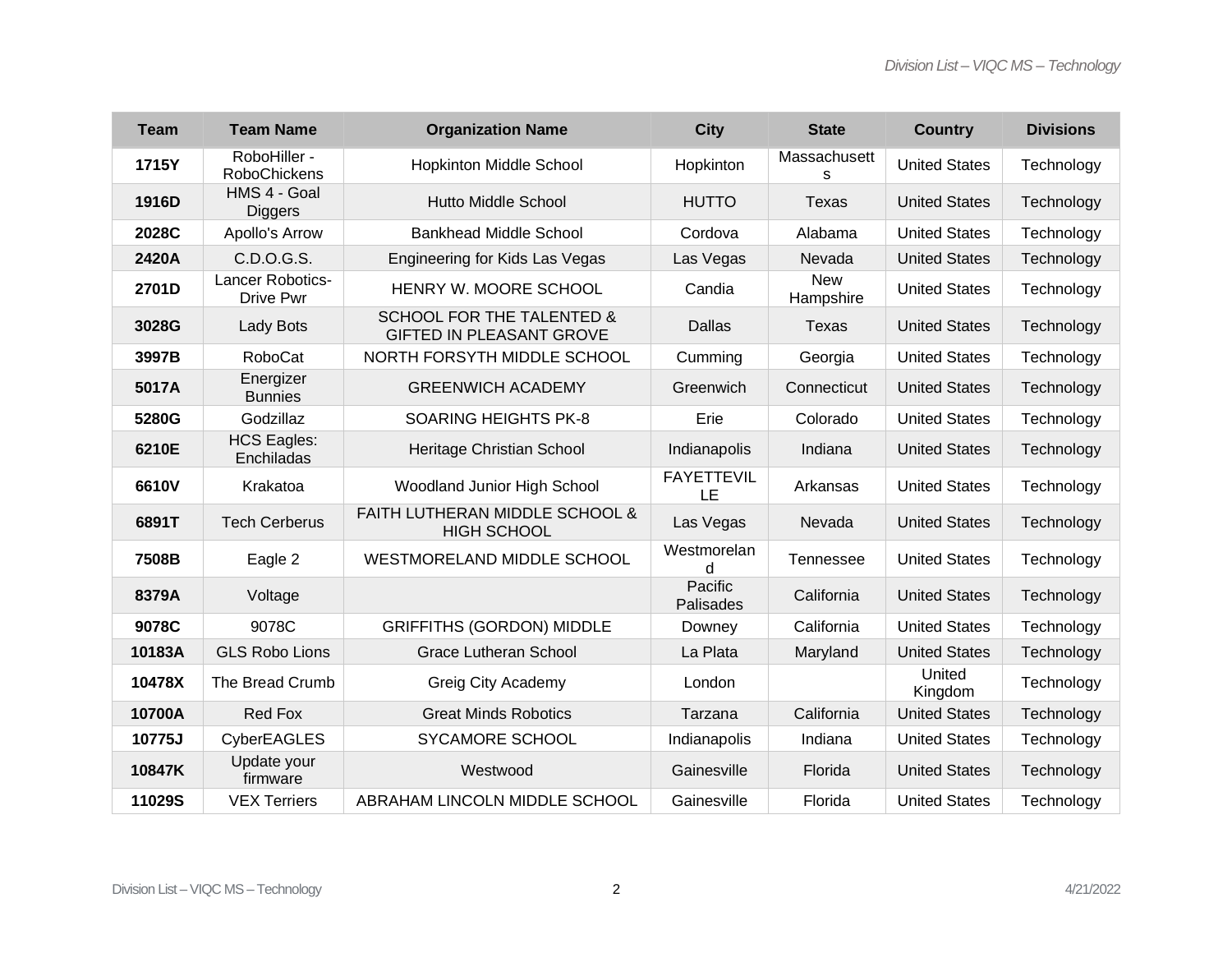| <b>Team</b> | <b>Team Name</b>                  | <b>Organization Name</b>             | <b>City</b>                   | <b>State</b>            | <b>Country</b>       | <b>Divisions</b> |  |
|-------------|-----------------------------------|--------------------------------------|-------------------------------|-------------------------|----------------------|------------------|--|
| 11323F      | <b>11 MM</b>                      | Howard W. Bishop Middle School       | <b>GAINESVILL</b><br>E        | Florida                 | <b>United States</b> | Technology       |  |
| 11471G      | Robo Revenge                      | <b>LaSalle Preparatory School</b>    | Niagara Falls                 | New York                | <b>United States</b> | Technology       |  |
| 11575C      | *REDACTED*                        | <b>COLEMAN MIDDLE SCHOOL</b>         | Tampa                         | Florida                 | <b>United States</b> | Technology       |  |
| 11686F      | Wooosh                            | NEW PALESTINE JR HIGH SCHOOL         | <b>New Palestine</b>          | Indiana                 | <b>United States</b> | Technology       |  |
| 13765C      | MTS_Megabytes                     | <b>Merchant Taylors' School</b>      | London                        |                         | United<br>Kingdom    | Technology       |  |
| 14323C      | Robot<br>Catastrophe              | <b>FAIRBANKS MIDDLE SCHOOL</b>       | <b>Milford Center</b>         | Ohio                    | <b>United States</b> | Technology       |  |
| 16346T      | <b>Titanium Titans</b>            | Cranberry Jr Sr High School          | Seneca                        | Pennsylvania            | <b>United States</b> | Technology       |  |
| 17760H      | Kinokos                           | <b>Capitol City Robotics</b>         | Washington                    | District of<br>Columbia | <b>United States</b> | Technology       |  |
| 18882G      | 3DSR                              | LOOPA Aula TecnolÂ <sup>2</sup> gica | Andorra la Vella              | Andorra                 |                      | Technology       |  |
| 20196A      | <b>Spiky Dinos</b>                | Northshore Coding and Robotics Club  | <b>Great Neck</b>             | New York                | <b>United States</b> | Technology       |  |
| 21117B      | <b>LCS Robo-Lions</b>             | <b>Liberty Christian School</b>      | <b>OWINGS</b><br><b>MILLS</b> | Maryland                | <b>United States</b> | Technology       |  |
| 21549F      | Shattersquad                      | Queen Elizabeth's School             | <b>Barnet</b>                 |                         | United<br>Kingdom    | Technology       |  |
| 22903A      | HABS_SciClones                    | Haberdashers' Boys' School           | Hertfordshire                 |                         | United<br>Kingdom    | Technology       |  |
| 24250F      | Da Monkeys                        | BRENTWOOD MIDDLE SCHOOL              | <b>Brentwood</b>              | <b>Tennessee</b>        | <b>United States</b> | Technology       |  |
| 28134A      | Otwell                            | <b>Otwell Middle School</b>          | Cumming                       | Georgia                 | <b>United States</b> | Technology       |  |
| 30041G      | Lakeside Lions 7                  | LAKESIDE MIDDLE SCHOOL               | Cumming                       | Georgia                 | <b>United States</b> | Technology       |  |
| 31408F      | Artemis                           | TAHLEQUAH MIDDLE SCHOOL              | Tahlequah                     | Oklahoma                | <b>United States</b> | Technology       |  |
| 32092E      | <b>Brawling</b><br><b>Bananas</b> | <b>Stargate Charter School</b>       | Thornton                      | Colorado                | <b>United States</b> | Technology       |  |
| 33557B      | 66% Vegan                         | Picacho Middle School                | Las Cruces                    | <b>New Mexico</b>       | <b>United States</b> | Technology       |  |
| 35886A      | <b>TerraBots</b>                  | Private Team                         | Elkhart                       | Indiana                 | <b>United States</b> | Technology       |  |
| 38298R      | <b>Fruit Loops</b>                | <b>BOB GRAHAM EDUCATION CENTER</b>   | Miami Lakes                   | Florida                 | <b>United States</b> | Technology       |  |
| 41321A      | <b>Robotic Genius</b>             | WOODROW WILSON MIDDLE SCHOOL         | Council bluffs                | lowa                    | <b>United States</b> | Technology       |  |
| 44163A      | Awesome<br>Potatoes               | <b>GREAT BROOK SCHOOL</b>            | Antrim                        | <b>New</b><br>Hampshire | <b>United States</b> | Technology       |  |
| 45885A      | <b>Money Makers</b>               | <b>Pierce Middle School</b>          | Waterford                     | Michigan                | <b>United States</b> | Technology       |  |